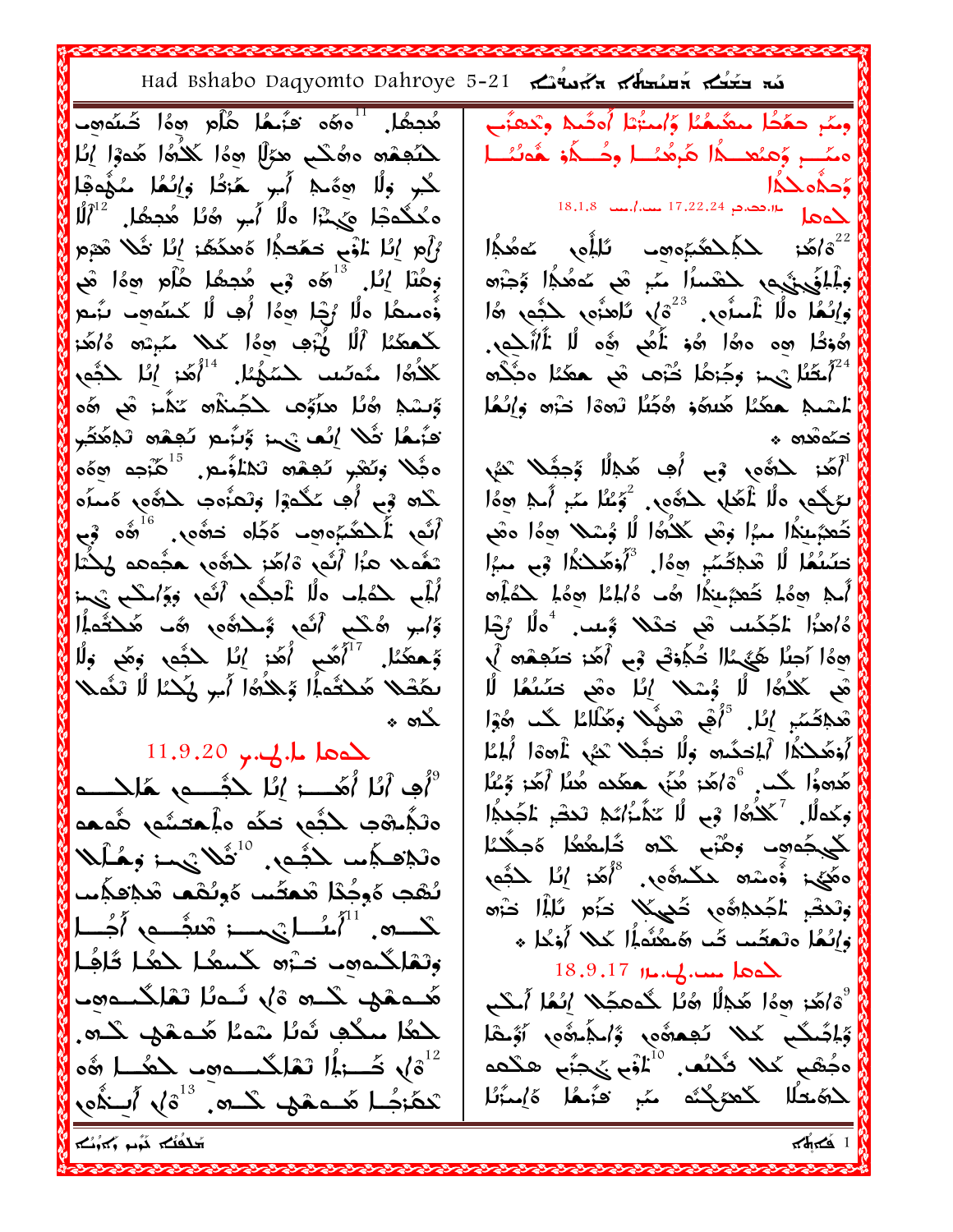Had Bshabo Daqyomto Dahroye 5-21 مَنْ بَيْنَ الْمُسْتَمَيْنَ بَيْنَ الْمُسْتَقْلِيَةِ بِمَنْ الْمُسْتَقْلِينَ وَجَعَفَا أَحِذَّبَكُمْ مُرِكَّبٍ النِّكُومِ هَـٰدِهِجُدًّا لَمُجُمُّل حَمْدَكُمْ حَكْجِنَحْمٍ حَمَّا تَكَسُّرُابُكِمْ أَجْدَبُهِ ۚ هَمِ ۖ ـ مَعَمُا تَكُلَّمُ ۖ وَّٰهَ وَهُدو مُا ۖ لَّاسْكَبِ وَهُلِكُبِ كُلُومٍ  $^{14}$  وَجَبِ هُدَّنَفَ هَٰٓاوُا وَٛآٰىدَاهِ مَا مَا مِنَا مِنَامِعًا وَجَـٰٓ بِمَـٰكَ 6ه هَـاوُا هَـــلَّلَا 6ه مَنْهُــا 16ْغُهَـٰـْهِ تَعقَــا. <sup>15</sup>إِنُعُــا ?ِـب مَّتـــرَّهَى أَهَّـــزَه تُحِدْكِرجُــوب ذُهُــا وَوُســةا هُـُفَــعـ هُـُل  $\check{\mathcal{A}}$ وَّےْ  $\check{\mathcal{A}}$  ، اِسْرُنَا وَبِ کَبِرِ مِنْھَبِ  $\mathcal{Z}$ ہ ہُ هُم مَعَمَّا مُما كُمٌّ مِهُم مَدٌّ . أَنْهُمْ لَا وْبِ وِسْبَرِيهِ رَهِمَا هُسْمِجُلِّدِهُمِ أَهَلَ: لْمُسْهُورٍ ۖ ثَلا مُعْلَمُد وِلْمِاقَكَسِي مَمِلا تَجَعُّدُ أَستُفٍ وَجُسَدًا وَكُلْمَ هَنُوْتُو مَّجْعَكَــــِي تَفْـــلاً. <sup>18</sup>ة) ۚ هُهُ*ئــا حُـــلا* تَجْعُمُ ٱلْمُكَلِّي ٱخْتُلَا لِمُحْمِمٍ هَٰكِثَمِلُهِ ۖ وُاهِنَّى ابْلُاهِ، وَجَحِدْكِ(جُوبِ هَٰذَهِ إِبْل  $j$ وُــةا.  $\delta^{19}$ لا خَجِدْكرجَهج هَـٰقَعــ إِنَّا $\delta$ وَّءْا حَمُّعُو حَمُّلْ هُـْعَمَّى هَــؤُلا هُ ُل  $\hat{\mathbf{e}}$ ڤَسْمِہ سَـ2ہُم کَجُسَم کَمِیْتَ اور سَمَع ک حَرْجِدًا وَجِدُهُا هَٰذَهِ إِبَا وَعَا هَٰزَكُــِدِ ∆ُ∞ مكْتُمٍ مَ*ُ*كْتُم}ُ∞ وَِٗكْتُهُا ٭  $2.7.20$  حميل محتف، لاه قومزيا مراا فلاف كمنابلا وأبدأ المتفاكم  $\mathbf{x}$ dir $\mathbf{A}$  2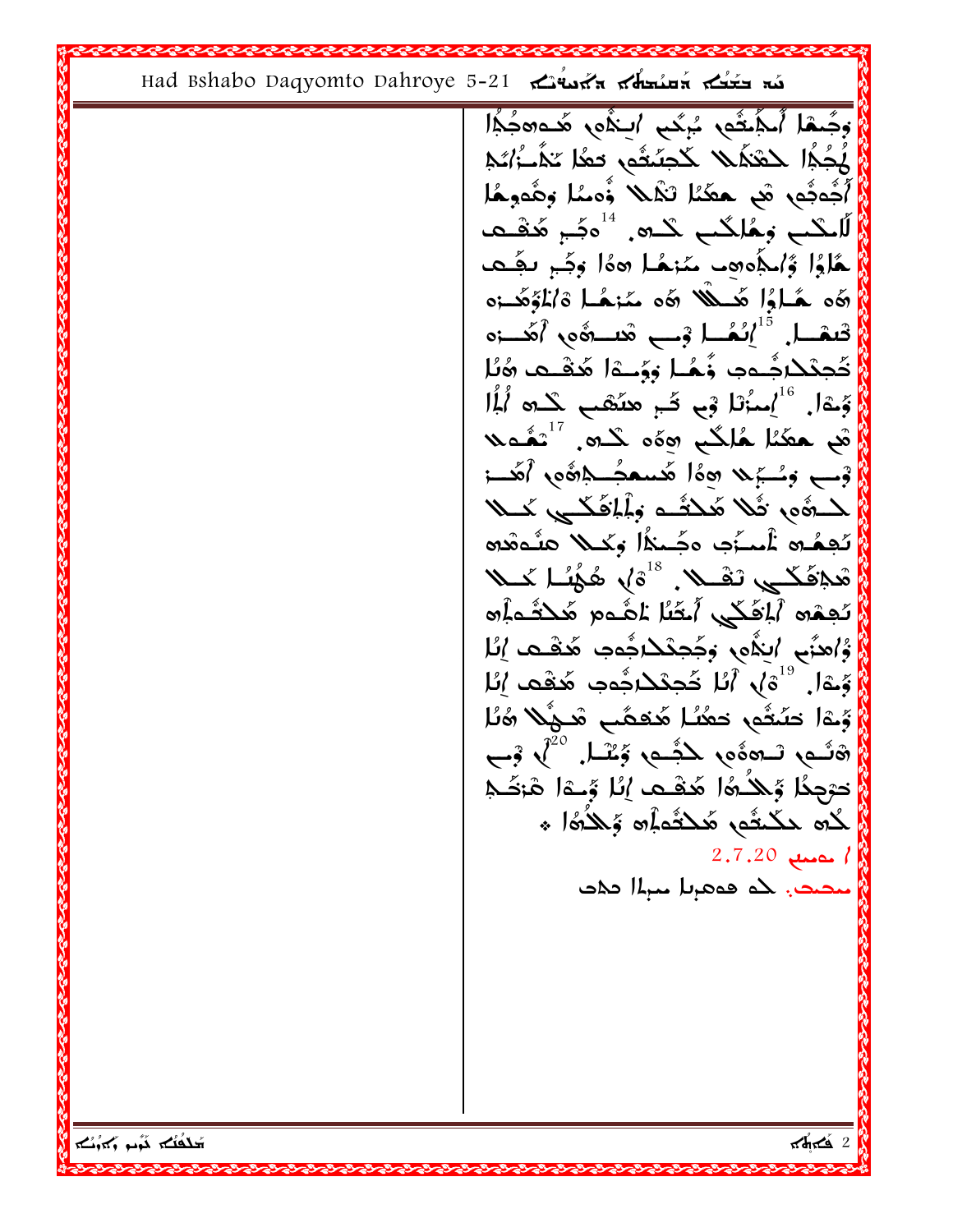Had Bshabo Daqyomto Dahroye 5-21 مَنْ بَيْنَ مَعْلَمَة بِمَسْتَمْتِكُمْ بَاسَة بِمَسْتَمْتِكُمْ بِمَ

هُلِّي زِلْمَ وَهُمَكَّمُعَهُ مَكْسُلٍ وَجَيْجُ هُوتِهُمْ أَحَكْرِهُمِهُ الْتَرْحِعَٰنِ مَنْ اللَّهِ 1.1.2 أَمْتَەْلُلْلا ھَمكَّەھ ەُھكْسُل ھَەكَل كُعَّرَ. هَٰبِ لَالاً إِنَّا مُبْزًا؟ أَهِ لَالاً إِنَّا هَكْسُلًا؟ أَه كْتْقُوبْ هَقْسُلْ هُنِّي، لَا سِرْا لَكْتْ؟ أَو لَلْمُلَمَّاهُ لَا كَعْكَسْبُبْ شُبْهِ هُزَسْبُو؟ 15/بكُب كُلوبُ مِنْزَنَا لَا هَوَّمُا هِكْسًا أَلَّا جُنْعَ أَكْدِء أَلَمْنُ الْمَكْسُنَا ةُهَلُّه ةُشْدَرُّه; وُتَعَكَّسُتُمَاءُ الْأَارُو. وَالْأَصَارُ وَقَالَ اللَّهُ وَالْمُسَلَّمَ وَوَ قَعُل كَمِّفْ وَدًا سْتَعْبَدْتَ. وَهَا كَلَمْكُمْ عْدْمْ وْهُووْمْلْا وْوْصْلْلا وْهْدّْمْلْا.؟ وْهْت كَمْكُمْ هُمْحَكْمُاْ وَهُدَّتْمَا سُمَّا أَه أَبِيْدَاً أحفظا فوقت وتفقين وتفقال متوثل هُدُوَا أَسْتَطْلَا وَهُنَّى هُدُو هَعِنْدَى دَاهُا.؟ أَه أَنَّا ةَحَرَّنَّكَا كَحْشَوْا لَّالِمْكَى عَضْع وِلَّا هَيعُسًا.؟ هَيسًا بِيهُمَي مِنْ اللهُ عَلَيْهِ مِنْ اللهُ عَلَيْهِ مِنْ كَالِكُمْ سَعُمُتْرُهُ. أَهْ هَٰئِنَا وَضَا أَؤُلِمْ فَرْهَٰدَا هِ هَٰذَا لَا دُاجَلا؟ هَٰننَا وِضُعُبْتَنَا هَٰهَٰذَا وْتْدُنْا وْلْا دّْاجُلا شْمْ سْكْدَا وُوْهَٰهِكْتْرَا؟ هَــد شُــدو إنشا هَنّـد تُعَـّـز إِنّا ؟ هَٰـَـُــم ةُتُعْمَعُا هِـكُلُّهُ هَنَّبٍ ثُعَبٌ. فَهُنَّا ثُنَّهُ يُعْدِهِـدا وهُدهَــا. لَا هُجــزُبِيْءَ فَعْــا وُه لَمُوزًا وضُلَّا وُؤُرٍ أَبَّ وِؤُودِهَا. هَـَـَّ أَكْتَرُواْ مَنُوكِ مِنْ هُـُ وَأُوْلُ: ۚ أَلَّا أَمْ كُمُ الْمَسْلَ وَحْدُمَىٰ هُنكُمْ مُحْدُمَىٰ هِمَّا مِمَّاطُ وْݣْكُتْ وْݣَادْا تّْكْتَارْ بْكُمْ وْكْوْا وْخُرْدَهْمْ شْتّْ أَوْخُلِ فَهَٰدَيْتُنَا وَۦ وِؤُوطِهَا فَطَحَرَٰا وَقَاوَّا. أَلَّكُمْ أَمْثَلُمْ اوْحَكُمْ أَحَثُهُ أَوْخُلْ وُّەمَّنْتُ. هُـت وَانُرِهُمْ وَابَعْهِ مَعْبِكُمْ شَيْئًا وَمَعَىٰ ة/بَعْ نُقْلِ مِثْرْلِ دْهَلُو عْدْمِ أَحَكْجُمْ،

مَّدِ حَمَّدًا مِعْبَقْنَا وَٱسْتَرْبَا إِذْتُنَا وِدُيَّةَ هُولُمُا هُوقُلاً هُوهُما هُرِهُما الْكَاسَةِ 1.12. لْحَعُــا لَٰا هوَّـج خَـــز مِّـــازْا أَو لَٰا هوَّـج هكْسُلاً أَو كَتْقُوهِ مَعْسُلِ مُحَيَّى لَل لَاسْتُهَا لَا هِمَيْهِ حَكْسُنَا ٱلْلَّكْتُبِينَ ٱلْجُبَ وْمِدْمِدًا وَجْعَكْمِشْتْدَامَ أَيْتِدَاهِ أَشْتَهِ. ُّەھُكَى دَاُومىي لَّامْكَى وَوُمَّى كُب ھُكُمْ . حَمَٰلَ لَا حَكَـٰهِـ ۚ كَبِ كَعْلَاجُلًا مَكْعَمَدًا ﴾ -تَمَحْشَا لَا هَكْسِيَ كَبِ سُـٰجَا أَبِـٰهَاْ لحَعَجَبُوْء كَعَجِ أَبِرٍ لَهَرْدًا وَحَكَّسْنَا وَأَسِرِ أَمَـُــــدوهِــ وَهُــــنَىٰ هَامـــبر قُاهُـــا. ۚ أَهْ أَنُـاْ كَحْشُوهِ وَجَرَبُكَا كَحْمَدْ كُلِّ هُوَحَكُهُمْ وَلَٰا لَعِكُــهِ مِنْ أَهَنُــهِ وَهُـعِكْــما حَفُكْـشَــه أَل حَنَّجِعُجُا وَنَجِعَمَ أَه هَنَّه وَنُوَجٍ كَرْهُا هِ مَي َقَاؤُهِ لَا أُجْلاً أَه هُنُه وَوُكُما حَبَّا هَفَّ مَكْحُـا وَهُزَىْـــدْةِ لَا أُثْبَكْ. ۚ وُكْــَـدُّا أُــبِّرِ كَمِلا نَمُوزًا حَهُمِلا كَمِنْ لَلْكُمْ أَلْمَا الْأَلْمَانُ مْ يَبْدُا وَهْدِيْكُمْ ۚ وَهِ أَهَٰ وَهُدِيَكُمْ يَبِ وَسَيْدَ الْمَدِينَ وَلَدْ يَبْدَ أَ،لِمَكْمِدَكُمْ شَوْبُلا مِكْلا هَا مَا اللَّهُ عَلَى مَالًا لَكُلُّهَا وَالْمَرْكُمْ وَالْمَرْكَب َكَجُنُّوجُا وَبْجُوْدِ وَلا مُلْ وَهُبِوْبِرٍ كَلا ۖ هُجُرَا وَّحْكُكُمَال ۚ أَلَّٰ سَبِّ وَوُّدَسُا اوَّى حَجَّى وَّحُلُّ  $\sqrt{6}$  مِنْ هَبْدُهِ وَهَيْ أَلْمَسْؤَهْدِ  $\sqrt{6}$ |لَاسْتُمْا أَسْمْ لَحْدَثُوهِ هُوحَكْهُمَا حَكَّمَتُوهِ لَٰا لَّكُمْ وَلَا تَذَكَّرُ ٱلْمُؤْلَّلُ الْمُتَعَمِّسِ حَمَّوكُمُلَّا } |هُنُا. أَلَّا تَكْتَدْمٍ مِنَفَّحَنَّتَ وَجِعْدَهِ لَّا أَبْلَاتُهَا هَجَٰ;أَآه وُهمُننَا ﴾

سُلمُلُک ذَبَب اللهُ اللهَ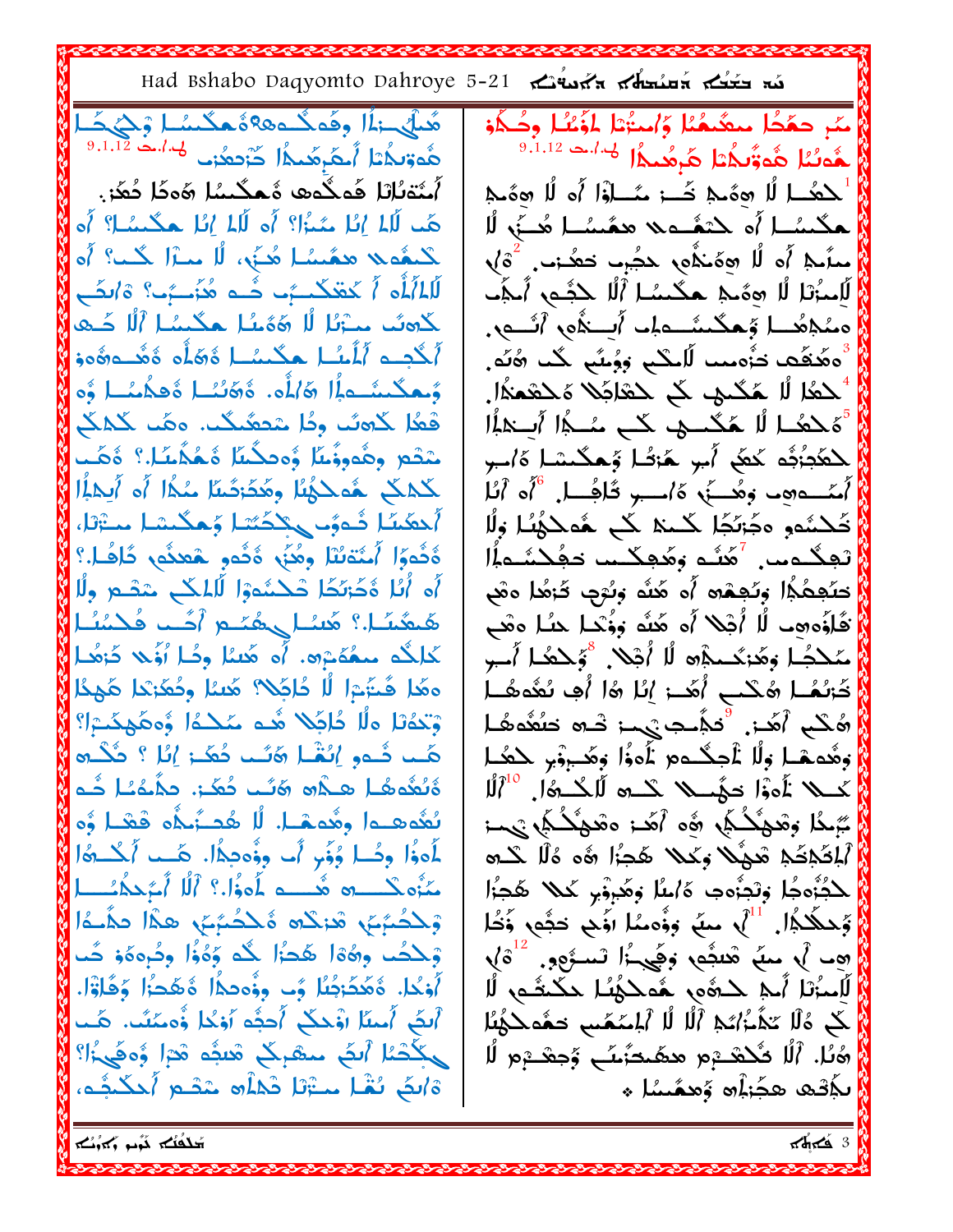Had Bshabo Daqyomto Dahroye 5-21 شهر المستمر المستمر المستمر المستمر المستمر المستمر المستمر المستمر المستمر ال

وهُبعُكُمْ حِنْنُا ﴾ عْدَامُدا. حمُلًا. حِدُّە كِدًا حَرا وَمَّى حنْـه من حَمْحُـا. بشـــم مَّكَلاَتْــا هَب وُوهُما. وَاهُمْزِهِ 30هُ هُومِسُا. لَا كُلُّ هُ وهُم هُم هُدُا. وفَرْهُه لُاوُم وثَلاَقُوم عَكَرُهِ مِن. هُم هُمَحَدُرًا وَسَهِّمَاً \* Khrion Kirinth Kirinin Kirin min فَحَيْهِمًا. ﴾ أَحَمَ اهْمِ هَذَا لَحَقَّمِ هَمْشُمَلًا أسبر فَسزواً! وسُسزواً!. أهنَّس 50 مؤَدي لِحَدُّهِ أَلَّا الْمُثَلِ. وَٱلْمَحْصَدِ هَٱلْمَسْوَبِ حَمَٰعُـا ە ئوملائىللا بوە كەم بىگەغل بىش ۋە ثَمَكَ فَيُكُنُّبُ مِنْكُرِينَ أَنْكُمُوهَا لَهُ أَنْكُمُوهَا ؤُهِمُنُنُا هِمُهَكِّنُا هِ هُــُلا هُبِ وُمِعَــٰهِ وَفَسَّىكَ هُبِ سَعُعُمَا وأَصَدًا وَفَوِيمَا أَ ةحثكرحُضُماُ! هؤْهسُا وأحمـدًا لَحْـمد دُّه. مُدَدًا هُوَمَعِيدًا £20. هِ وَهُلُع هُكُبِ حَثَّـٰٓءٍ! حَكْـَـُـهِ. هِمَّـَءٍ! مَمْــُلا مَعَصَّعُدًا حَوَّمَعُنَّدَاً. مَحِيَّلاً وَوَا أَمَّــ; تَعُمِد لِلْمُتَكَفِّئِرُهُ مِن. وَلِي أَهْفَلا صُو كْتُمْ. ۞﴾ حَمْمُصَا تَسْهَيَا ضُـوِ حَضَيْهِ أَتْشَى ﴾ هَحَكَمَ أَصَّنَى الْمُأَهَف ِ حَصَّوها كَهِ. وَمَ حَقَدِهِ حَكْتَمْا لِهُكُمْ شَلَا وَهِــَـٰهِوْمَاْلِ هِ هَـٰهَـٰدَــا لِــٰـوُهِ وَ عُــٰدِوِوْنُا مِمَّىلًا 16هِكُوكُد وُهِمَّتْلًا أَنُدِ. هَّرَهِد حُذَّمَاً الحَمُّرْ، وَصِحْبَ وَصَحْدُ وَصَحْدُ الْمَ هتِي وِلَكْتُوبِ هُدْمٍ. شُدْبِي هُنَّكَ لَحَدُّهِ، تَعْسَمَهُ هَأَهَــز. وْلِي أَسْهِ هَاهُمْ لِمَشْسَمِهِ

سُلمُنُكُمْ مَهُومٍ وَكَاوُسُكُمْ

هُب أَمِيًّا لَا أَو حَكَّامَ 55كُ. أَلَّا أَمِيًّا لَّا هُعكَے هُوصًا عْصُـْع. أَلَّا شُـُمِلًا مْـَـْهِ مدَهَّمَٰدُنِكُمْ وْحَمْدْرُهُ لَا مُحْدُهُمْ الْمُحْمَزَّا ÷ Luâoî لَّمَّدِ حَقَّحًا سَعَّنَقْنَا وَٱسْتَرْبَأَ وَصَنْعَدًا كُنُّه∫ًا وهُزم كَكفُّهِ دَٰۥٗا وحَٰهئَعدَاه هَٰٓ;هُمۡهَ حَـدۡبِلۡهِ ۚ هَى لَحُنُهدَٰاٗا. هَٰٓت دُهْ ـهُـْدُا هَكُمْ: عُكْبُرْه كَـٰمَنْعَـٰهُمْ هُـٰهَـٰـه هَمنُا وهَبْ كَمْعَنْنَا هَكُمْ أَوْكُنَا. هَبْ كَذَرِلُهِ ەلَكُمْ: عَكَبِّمَةَ هُمْتَعَجَّابِ هُدَبٍ \* صُلَّاءَ ٱوَّلِيَكْتُمِ . حَمُّلًا . هُوصُّا حنْدَم مَّبِ حَمَّضًا. نشبه هَٰلَاتْنَا هُبِ وَّەھُل: ەكْرْخُەھب لاھَكْرَا هَرَّىمْل وَحَيَّا هِهُا شَـهِ هُـْأَا ثَلا. هَكْتُغْـا هَٰئِتُغُـدًا. وْالْمْتْ وَبِحُقْعَكُمْ هَٰيْ آهَ: أَهَدْوِهِ لِلْأَهْمَى وِكْمِكُوهِمْ هُوْطُ. هُـُع كُـُهِ هُـُوُ هُمْ هَٰدُا. آتك أهُنْهِ حِكْمُخْصَوْهِ وَمَا أُهُمْ لِكُمْ كَبِكْسًا \* لْحُمْ يُبْتُلْ. بِدِينَ أَوْ يَتَضَعْلَ هُما ذَبِ إِذًا، وسُهِم حَسْمِعُهُ، هُــْزَا تَعْطَيْنًا. هُدَوُهَا وِهُتَعَبٍ، هَزْوًا هَيْءَ۞، ) ەوقدە مى*نا* ھ ∖مُ وقب كَلمُنْسَمو، ولككُسم أَلأَة، ، موق**َصْهْ فِـمْسِنْ الْمَ يَاصَرْتْ مِنْ الْمَ**سْتَمْكَ مِنْ مَسْتَمْكَ ِ كَحُدُوُهُا ٱلْلَّهِ تَدَهْلُ وَكُتُلُ \* تَعْنُوت وُضَلا، ثُم وقْعٍ قُولاً، هُتَوْمًا هِنَنُا. حَفُّأُوذِ مَنْتَا، وُحَكُّوهِب الكتيب وْمِ أَهْزًا مِّنَا \* دَّىبِ وَحَرْحِسْهِ، هَتَى لِحَيْمِيهِ، مَثَلَ فَاتَلْ. هُحَمٌ حَمْدٌمِه، مُحد لَّحْ لِمُحَّد،